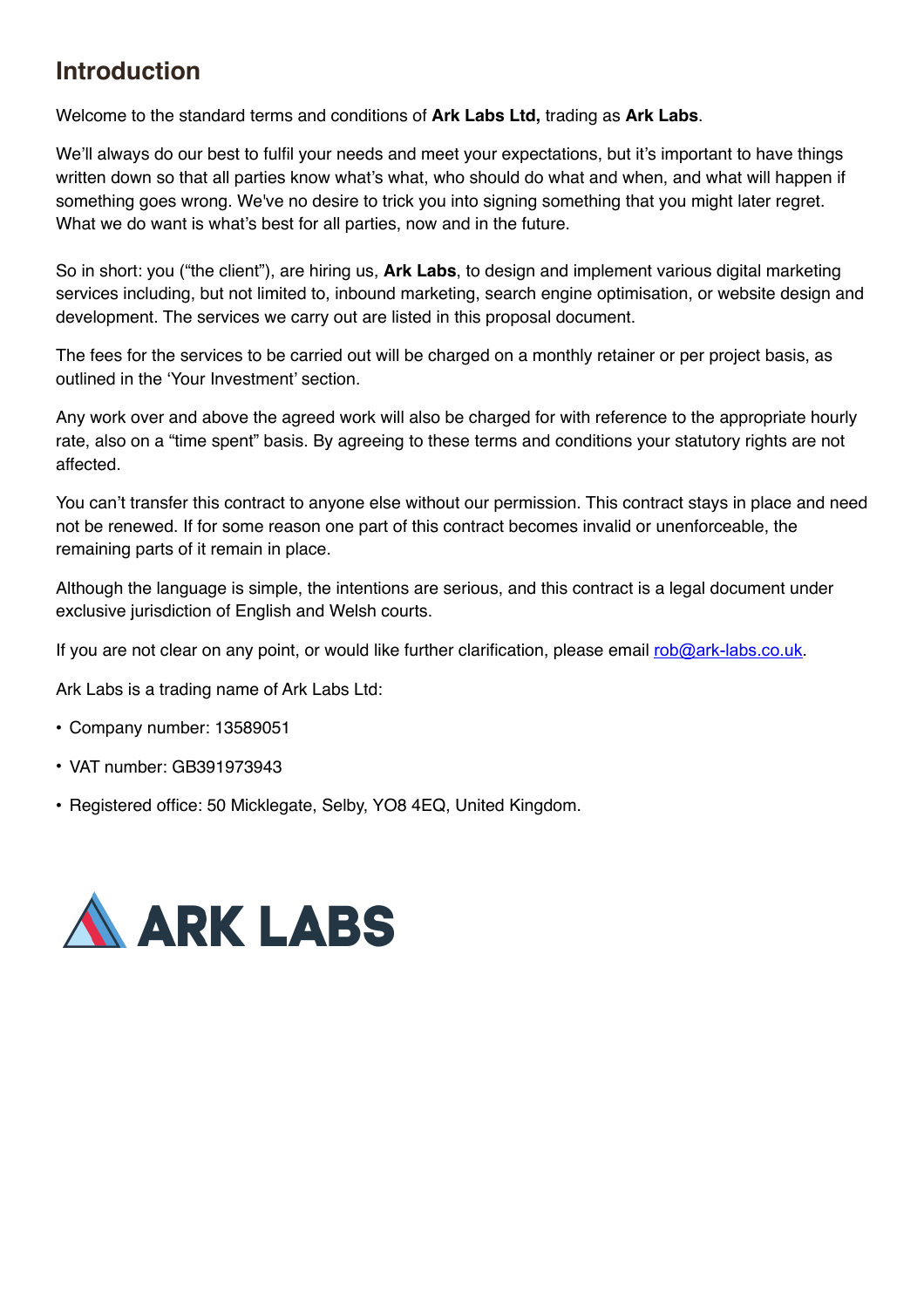# **Definitions**

- 1. Definition of our terminology as used within this document:
	- 1.1. ''you': how Ark Labs refers to you, our client.
	- 1.2. 'client': this is a person, persons, business, or organisation using any of the services provided by Ark Labs.
	- 1.3. 'us / we / our / the company': this is how Ark Labs will be referred to in this document.
	- 1.4. 'project': is any work undertaken, or service provided by Ark Labs for the client at their request and or on the client's behalf and or as described in the agreed project proposal between Ark Labs and the client.
	- 1.5. 'live mode', 'go live': the date the website will be available on the client's chosen domain (Note: due to the dynamic and ever-changing nature of the internet and Domain Name Servers' update schedules, we cannot guarantee that a client's website will be available immediately at this point).
	- 1.6. 'domain': the website address as specified by the client.
	- 1.7. 'Open-Source Software': software made freely available to anyone under the GNU General Public License (GPL) (a copy of which is available on the internet).
	- 1.8. 'hosting' is a yearly cost to keep a client's website activated online.
	- 1.9. 'content' is text, images, links, etc., i.e. any information that the client requires on the website.
	- 1.10.'MB': stands for megabytes and is a measure of storage space, or bandwidth dependent on the context.
	- 1.11.'CMS': a Content Management System is a method, or system of creating and holding content created by the client on their website. It is mainly used to enter custom content into a website page template created by us.
	- 1.12.'WordPress', 'Contentful', 'GraphCMS': the CMS's used by us for clients that require a CMS for their project.
	- 1.13.'SEO': 'Search Engine Optimisation' the process of affecting site ranking within search engines based on various content modification factors and building of associated links back to the client's site.
	- 1.14."standard hourly rate" is as defined by in the 'Payments and Costs' section these terms and conditions (see below).
	- 1.15."working day" Monday to Friday, 8am 4pm.

# **What we both agree**

**You:** You have the authority to enter into this contract on behalf of yourself, your company or your organisation. You'll give us everything we need to carry out our marketing activities as and when and in the format we need it. You'll review our work, provide feedback and approval in a timely manner too. Deadlines work two ways, so you'll also be bound by dates we set together. You also agree to stick to the payment schedule set out in the 'Your Investment' section.

Us: We have the experience and ability to do everything we've agreed with you and we'll do it all in a professional and timely manner. We'll endeavour to meet every deadline that's set and on top of that we'll maintain the confidentiality of everything you give us.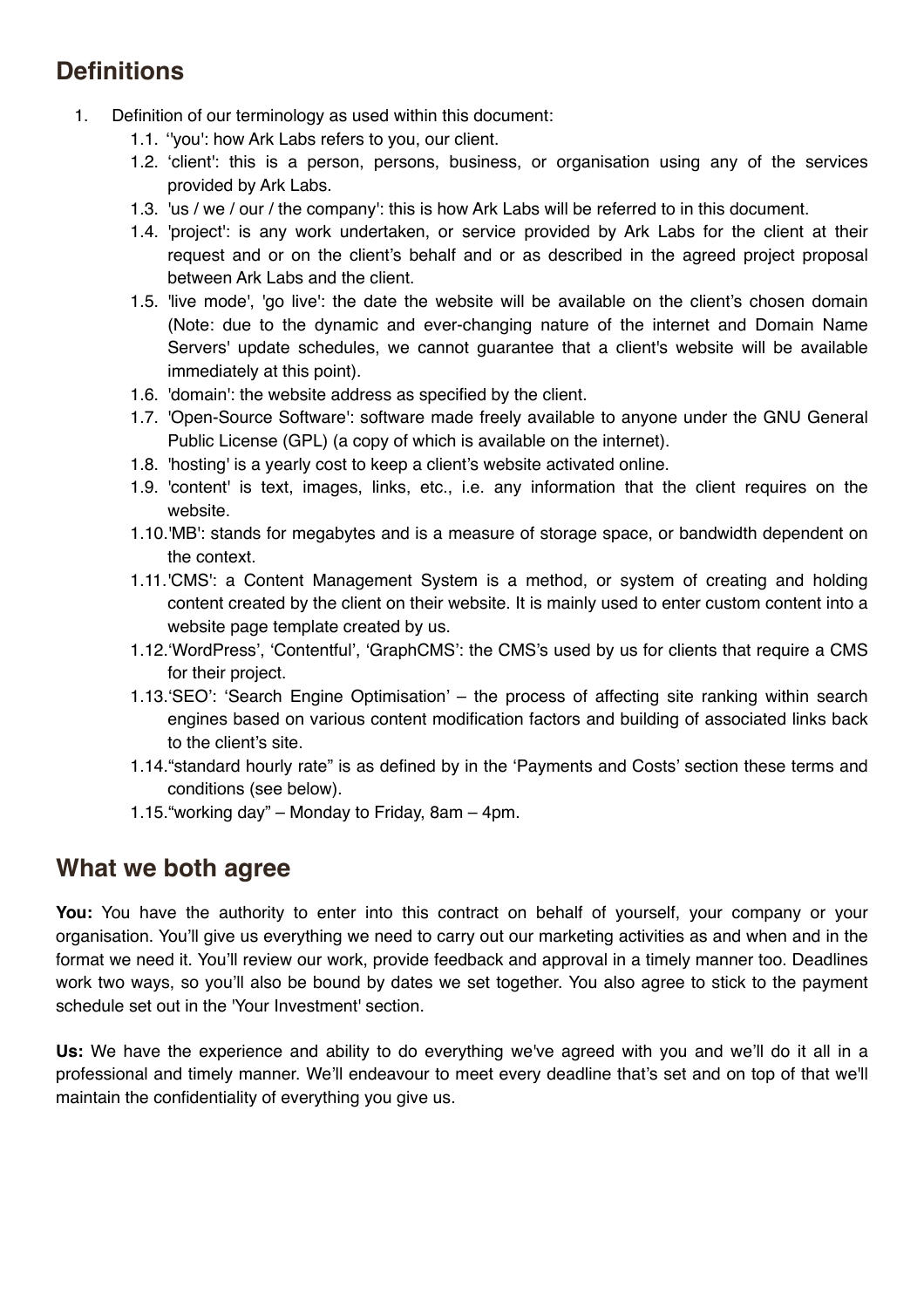# **Terms and conditions**

### **2. General Terms**

- 2.1. The parties have agreed that Ark Labs shall provide the client with digital marketing and related services on the terms and conditions set out below. Ark Labs shall:
	- 2.1.1.liaise with the client in developing the look and feel of their marketing;
	- 2.1.2.design, develop and deliver marketing services in accordance with the client's requirements;
	- 2.1.3.provide the marketing services;
	- 2.1.4.provide, at the request of the client, support services, subject to the 'Support' section, below.
- 2.2. The contract between us and the client will be on these conditions, to the exclusion of all other terms and conditions. Any variations to these conditions shall have no effect unless agreed in writing.
- 2.3. The contract, once signed, will form a binding agreement between us and the client, although as stated above, in the event that you fail to sign and send back these terms and conditions (in writing or via our electronic proposal software), your continuing instructions will amount to your acceptance of these terms and you will be charged for any work done on your behalf on a "time spent" basis at the appropriate hourly rate.
- 2.4. It is the client's responsibility to ensure that any website and marketing material is lawful, does not infringe any copyright or any other laws.
- 2.5. We reserve the right to refuse to construct a website or carry out marketing services that we may judge as unfit due to content or otherwise. This includes, but is not limited by, content containing adult oriented material such as pornography, sites which promote hatred towards persons belonging to any ethnic group, religion or sexual orientation and sites which infringe copyright or are contrary to UK laws.
- 2.6. The client acknowledges that Ark Labs' ability to provide the services is dependent upon the full and timely co-operation of the client (which the client agrees to provide) as well as the accuracy and completeness of any information and data the client provides to Ark Labs. Accordingly, the client shall provide Ark Labs access to, and use of, all information, data and documentation reasonably required by Ark Labs for the performance by Ark Labs of its obligations under this agreement.
- 2.7. All material, text, images, links, etc., i.e., any information supplied by the client and used in connection with the project will be assumed to be the client's property and free to use without fear of breach of copyright laws.
- 2.8. The copyright for and all intellectual property rights relating to all material supplied by us (such as HTML code, graphics, marketing content, etc.) will remain the property of Ark Labs. Upon payment for the project/services by the client, Ark Labs shall grant the client a nonexclusive license of such copyright and intellectual property rights for the purposes solely of operating the website.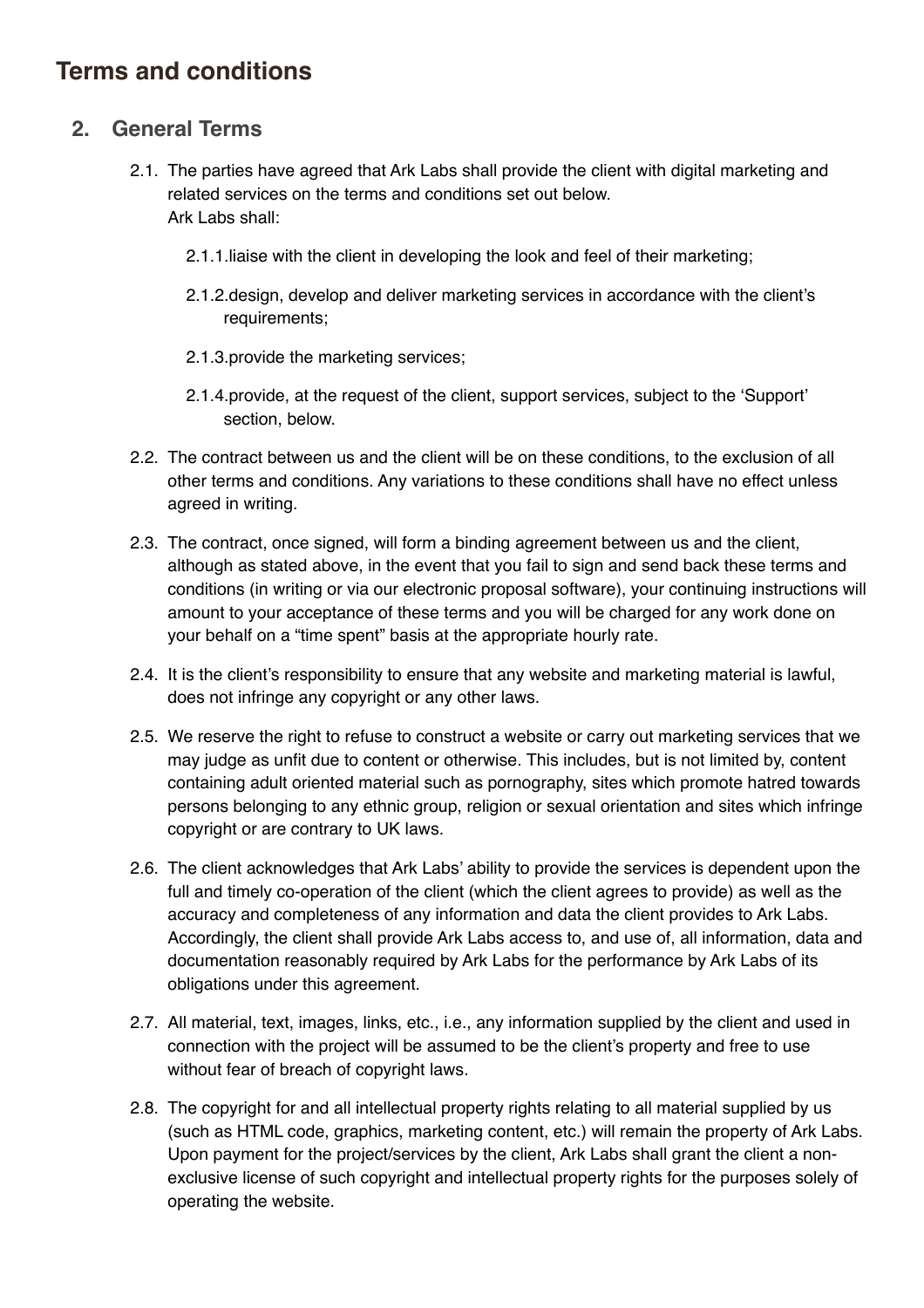- 2.9. Whilst Ark Labs makes every effort to design marketing material and websites which display acceptably in the most popular current browsers, Ark Labs cannot accept responsibility for pages which do not display acceptably in new(er) versions of browsers released after pages have been designed.
- 2.10.Ark Labs can accept no responsibility or liability if any search engine, online directory or search site, submitted to as part of the project, chooses not to list a client's website.
- 2.11.Ark Labs will only carry out work for clients who are 18 years of age or over.
- 2.12.We shall expect the client to carry out sufficient research before proceeding with a website or other marketing services. This will include checking that the website/idea/business will operate legally. It is important that the website is not in any way illegal.
- 2.13.In order to comply with the law on money laundering, Ark Labs is required to verify your identity and address. To do this, we may make electronic checks using data from a thirdparty including information from the Electoral Register. Any records of such checks will be kept confidential. We may ask you to send documents to confirm your identity and address. If so, we will write to you with the list of documents we need.
	- 2.13.1.If you provide information about another person, you will also be confirming that they have appointed you to give their consent to the processing of their personal data. This means that you have told them who we are and that their personal data will be processed including that we will check their name and address.
	- 2.13.2.This also applies to companies where both the directors' and influential shareholders' details must be verified.
	- 2.13.3.We can refuse to act if we are not satisfied with such proof.
- 2.14.If you are a "consumer" as defined and we are accepting your instructions by any distant means of communication, your agreement with us is subject to the provisions of the Consumer Transactions (Distance Selling) Regulations 2000 which provides you with additional rights as follows:
	- 2.14.1.If at any time within 14 days of instructing us, you wish to cancel your instructions, you may do so without penalty by giving notice in writing to that effect to: Ark Labs, 50 Micklegate, Selby, YO8 4EQ.
- 2.15.Please note that if we commence work with your agreement before the cancellation period expires, you will not be able to cancel the work already carried out.
- 2.16.If you are dissatisfied in any way with the service provided, you should contact Ark Labs at the above address.
- 2.17.We are confident that we will give you a high-quality service in all respects. However, if you have any queries or concerns about our work or in regard to our charges, please contact [rob@ark-labs.co.uk.](mailto:rob@ark-labs.co.uk)

#### **3. Scope of Work**

3.1. Ark Labs shall provide only those professional services and/or products specified in this agreement (the "work"). The client understands and agrees that, unless listed in this agreement, Ark Labs is not responsible for any other work or scope of supply or any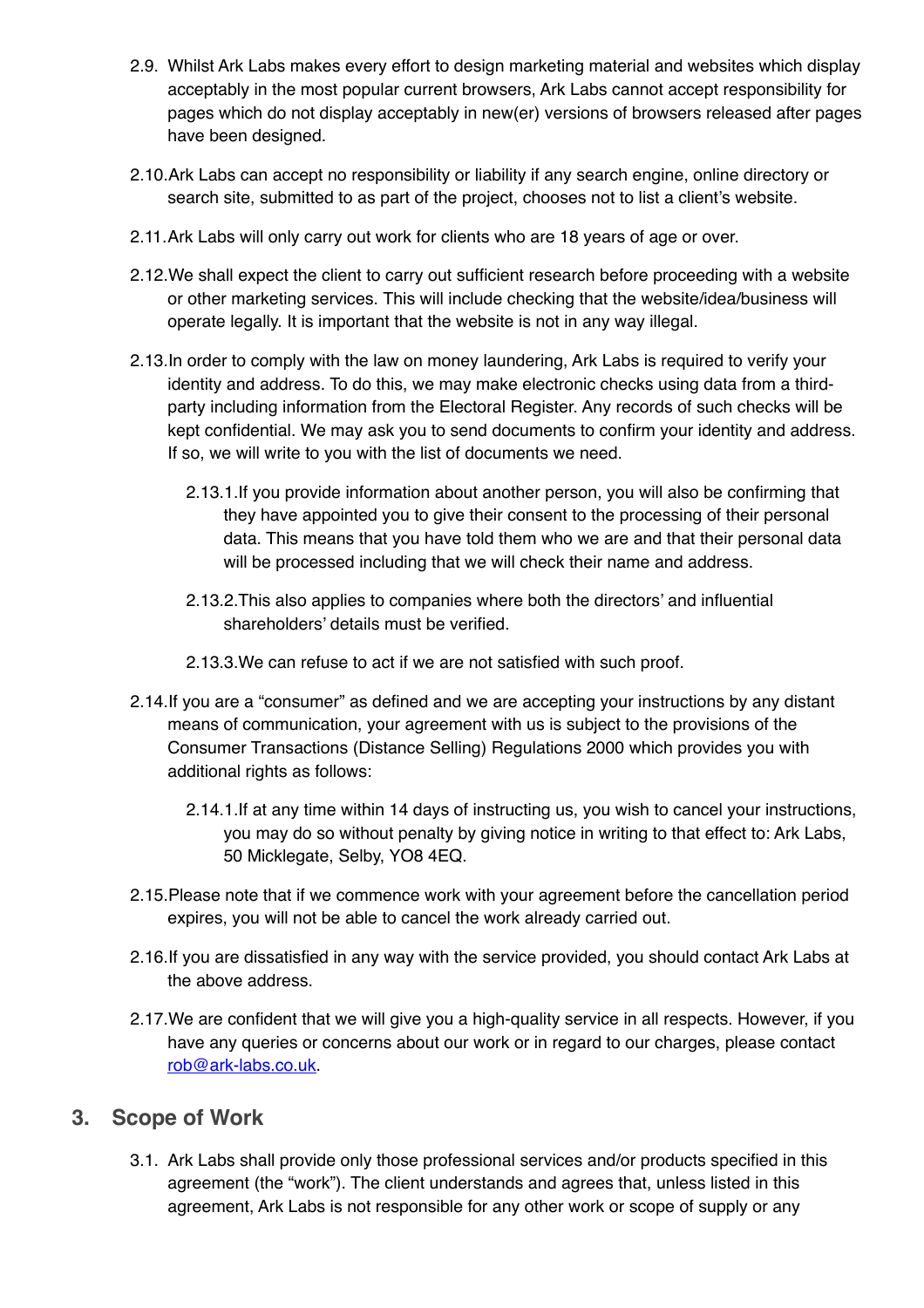disclosure, notifications or reports that may be required to be made to third parties, including appropriate governmental authorities.

- 3.2. Projects typically comprise of 4 separate stages: an initial investigation stage ("stage 1"), where we will ascertain the client's needs and what the client wishes to achieve with the proposed website; a design and development stage ("stage 2"), during which the marketing services are designed and produced to be agreed upon with the client; a publishing stage ("stage 3") where marketing material or a website will be published; and a review stage ("stage 4"), where analysis is carried out, recommendations made, and next steps planned.
- 3.3. The agreed, initial, signed-off project proposal document will summarise the work that is to be carried out by us.
- 3.4. If the client requests and Ark Labs agrees to perform any services that are in addition to or outside the scope of work identified in this agreement, the client shall promptly pay Ark Labs for such services in accordance with the terms and rates shown in this agreement or, if no such terms or rates are shown in this agreement, in accordance with Ark Labs' standard hourly fee for the services performed.
- 3.5. Completion dates and deadlines are based on mutual agreement between Ark Labs and the client and our experience of similar projects and their timescales. However, we cannot guarantee any completion dates and deadlines as being final. We will endeavour to meet any given deadline, but do not guarantee and are not bound in any way to complete the project by this date. The expected completion date provided by any employee of ours is purely an estimate.
- 3.6. The client is ultimately responsible for checking the correctness of any marketing material or website before they give Ark Labs authorisation to make the material publicly available.
- 3.7. During any design phase, we work to a 'reasonable' number of revisions based on client feedback. We expect this to usually take no more than 4 revisions to achieve the desired design goals. If, however, the revision process is taking much longer than is expected or indeed reasonable owing to the client, we reserve the right to charge for additional design amends and revisions charged at our standard hourly rate.

#### **4. Service Duration**

- 4.1. Any specific service duration is defined in this proposal document.
- 4.2. Once signed by an authorised representative of the client, this agreement will remain in place for a period defined below, depending on services commissioned. Default service durations for marketing services are as follows:
	- 4.2.1.For inbound marketing services, hosting services, or other monthly retained work:
		- 4.2.1.1.This agreement will remain in place for a period of twelve (12) months. At the end of twelve (12) months, this agreement will be renewed and continue on a rolling twelve (12) month period until notice of cancellation (see section 5) is served by either Ark Labs or the client.
	- 4.2.2.For single projects, such as websites:
		- 4.2.2.1.This agreement will remain in place for as long as the project runs to completion or until notice of cancellation (see section 5) is served by either Ark Labs or the client.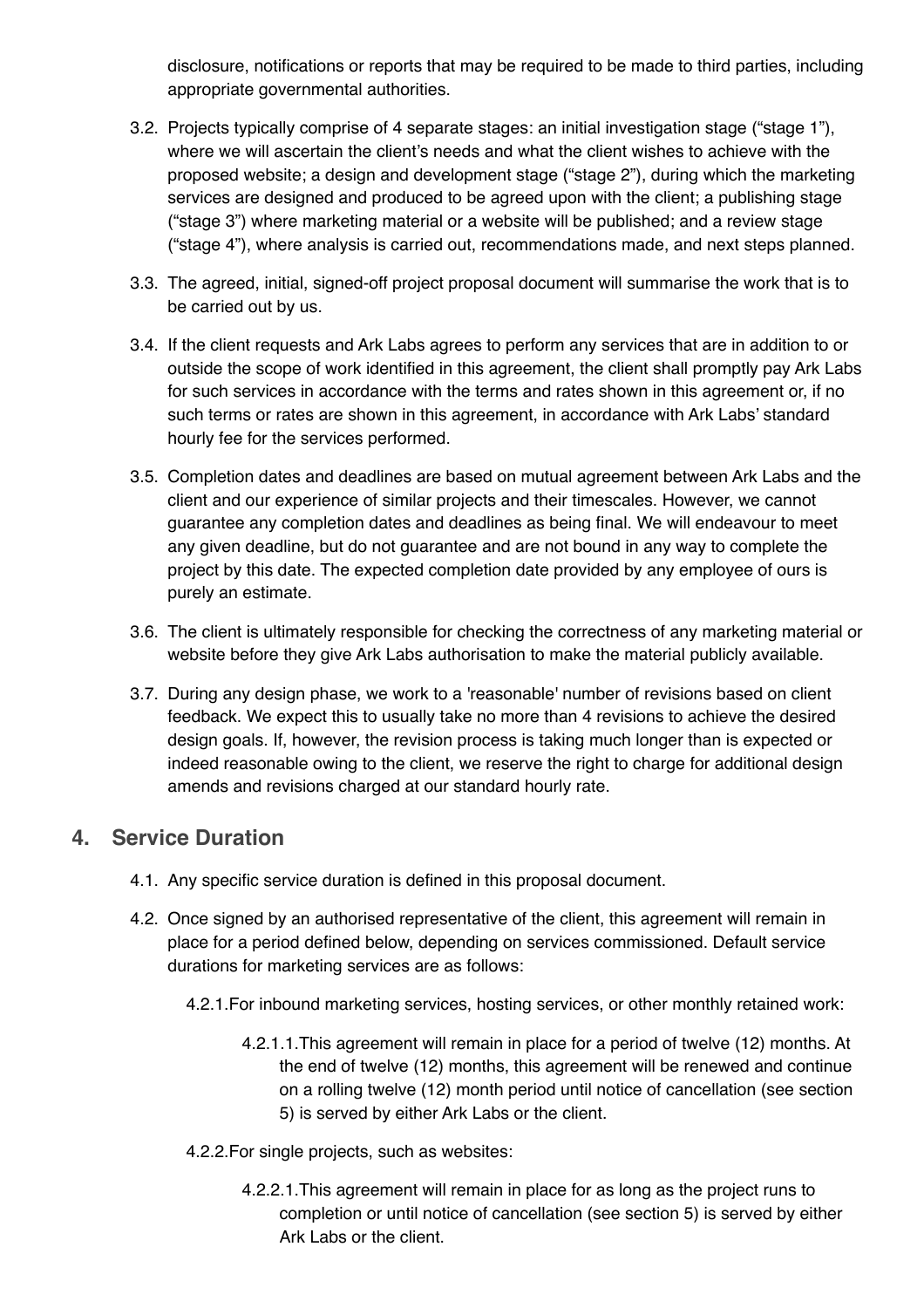## **5. Contract Break Clause and Notice of Cancellation**

- 5.1. Ark Labs offer a single break clause during each agreement at a point of three (3) months from the date of acceptance of this agreement.
- 5.2. Ark Labs or the client may cancel this agreement in advance by delivering written Notice of Cancellation to the other party at the address provided. Any notice ("Notice") shall be deemed sufficient if addressed in writing and mailed to the party's address listed in this agreement or emailed to an authorised representative, provided such notice confirms the date of receipt and it satisfies one of the following conditions:
	- 5.2.1.For inbound marketing retainers or other monthly retained work:
		- 5.2.1.1.Notice is received at least sixty (60) days prior to the end of the agreement period.
		- 5.2.1.2.Notice is received at least thirty (30) days prior to the break clause point during in the agreement.
	- 5.2.2.For single projects, such as websites:
		- 5.2.2.1.You may terminate your instructions to us at any time provided you do so clearly and in writing. You will be charged for the work done up until we received notice of termination on a "time spent" basis, with reference to the standard hourly rate. We are entitled to keep all your papers and documents while there is money owing to us.
	- 5.2.3.For hosting services
		- 5.2.3.1.Notice is received at least thirty (30) days prior to the annual renewal date of the hosting services.
- 5.3. We will decide to stop acting for you only with good reason and on giving you reasonable notice.

#### **6. Payments and Costs**

- 6.1. The client shall pay Ark Labs for the work based upon the price or the rates shown in this proposal.
- 6.2. The breakdown of associated costs will amount to a fair representation of estimated likely costs in connection with the project, based on the needs of the client, discovered during the scoping phase of the project.
- 6.3. Whilst at the outset every endeavour will be made to provide an as accurate as possible estimate of the client's likely costs associated with the project, the final invoice(s) for any work carried out in relation to the project may well be higher than the estimate given, depending on how much work was ultimately necessary to complete the project, or because additional work has been carried out to complete the project, at your instruction.
- 6.4. Projects and services to be carried out in defined payment milestones require an initial deposit payment. This non-refundable deposit will be no less than 50% of the total estimated cost of the project must be provided before we can start the design phase. Work on the next project milestone will not commence until payment of the previous milestone has been made.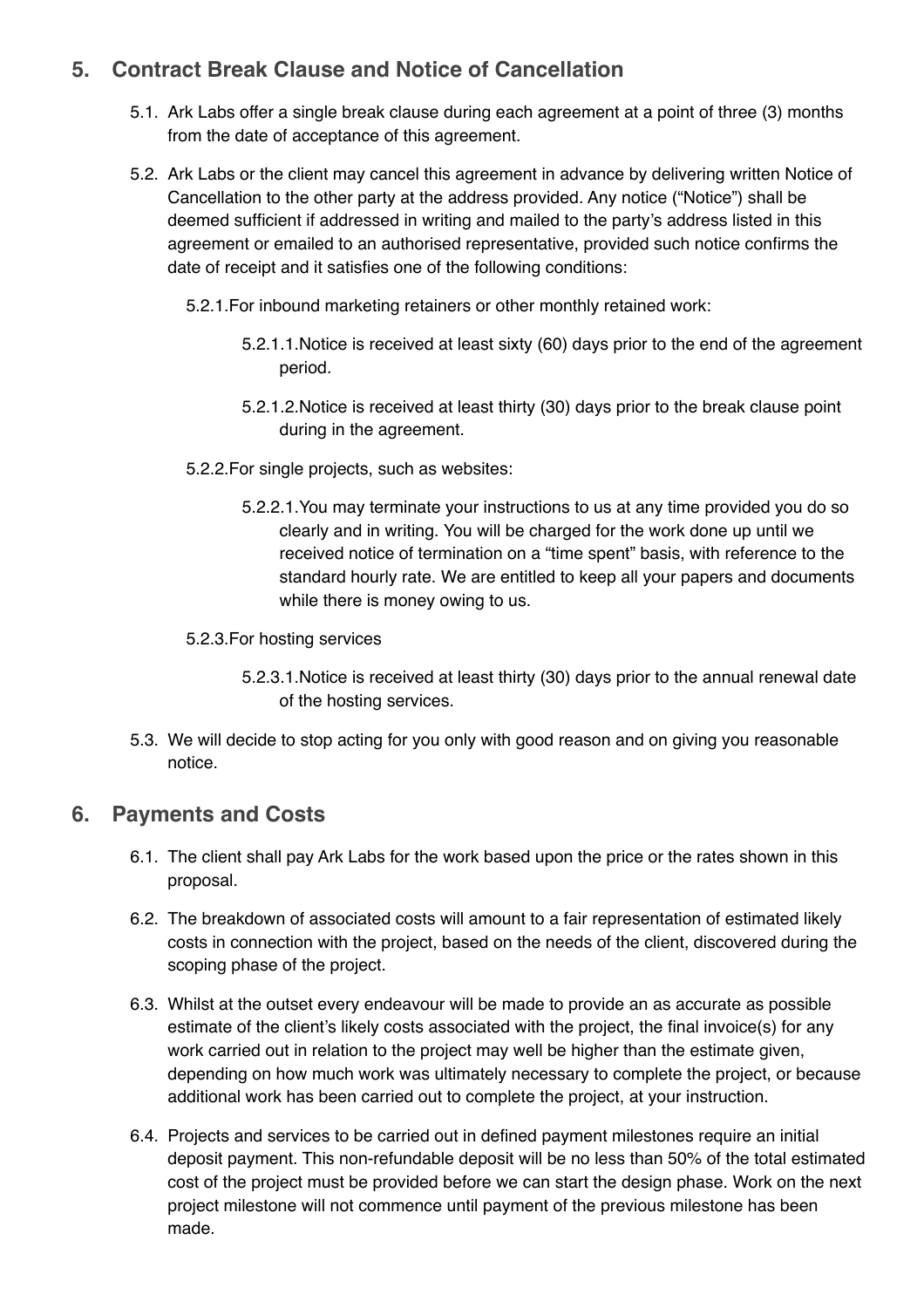- 6.5. Monthly fees are collected on a one month in advance basis via Direct Debit from the client.
- 6.6. Any monthly payment schedule will begin one month from the signing and acceptance of this document.
- 6.7. The client agrees to the monthly payment schedule, payment amount and duration as outlined in the costs table and fee schedule sections and shall remain liable for said payment amount each month until the agreed monthly payment term has ended.
- 6.8. Any missed payment or failed Direct Debit collection due to insufficient funds or other problem with the client's bank, will incur a charge to cover any costs levied at Ark Labs as a result of said failed payment, or failed Direct Debit attempt.
- 6.9. Failure by the client to keep up with the payment schedule for the duration of the term, or otherwise after payment has not been received for a period of three weeks, Ark Labs reserves the right to suspend the client's website, hosting account, and email services until any outstanding balances have been paid and cleared.
- 6.10.As a condition of any marketing material or website going live i.e. being published ("stage 3"), when both Ark Labs and the client agree that the material meets the agreed criteria then Ark Labs will invoice the client for any balance due.
- 6.11.If at any point the client wishes to cancel, they may do so in accordance with section 5 above but will be invoiced for an amount that Ark Labs judges to be proportionate to the amount of work completed on the client's behalf, up to the point where we receive notice of termination, such work to be calculated with reference to our standard hourly rate, as defined below.
- 6.12.The standard Ark Labs hourly rate is £75 per hour plus applicable VAT, chargeable in 30 minute increments and rounded to the nearest 30 minute period. Ark Labs reserves the right to charge £120 per hour if Ark Labs has to work outside of normal working hours (as defined above).
- 6.13.Where additional work is requested that falls outside of a project quote document, or outside of a change request document, this work will be chargeable at the standard hourly rate.
- 6.14.All invoices are payable within 7 days of the date of the invoice.
- 6.15.After 7 days a reminder will be sent. After 10 days, if an invoice remains unpaid, a second reminder will be sent and any and all work on the client's project will cease. After 14 days, if an invoice remains unpaid, a third reminder will be sent, and the client may be charged a fee equal to an additional 5% of the outstanding balance of the invoice. After 42 days of an invoice being unpaid, a final reminder will be sent. After the final reminder is sent, if an invoice remains unpaid, a letter before action will be sent. If the invoice still remains unpaid after 14 days of the letter before action, then debt recovery proceedings will be started, without further notice to you, which could involve proceedings being issued in the County Court.
- 6.16.If any debt recovery proceedings are started, then Ark Labs reserves the right to recover from you the costs and disbursements of and occasioned by those proceedings, in addition to the debt.
- 6.17.Late payments will be subject to the provisions of the Late Payments of Commercial Debts (Interest) Act 1998, which provides for compensation and additional interest at to be paid on all any debts.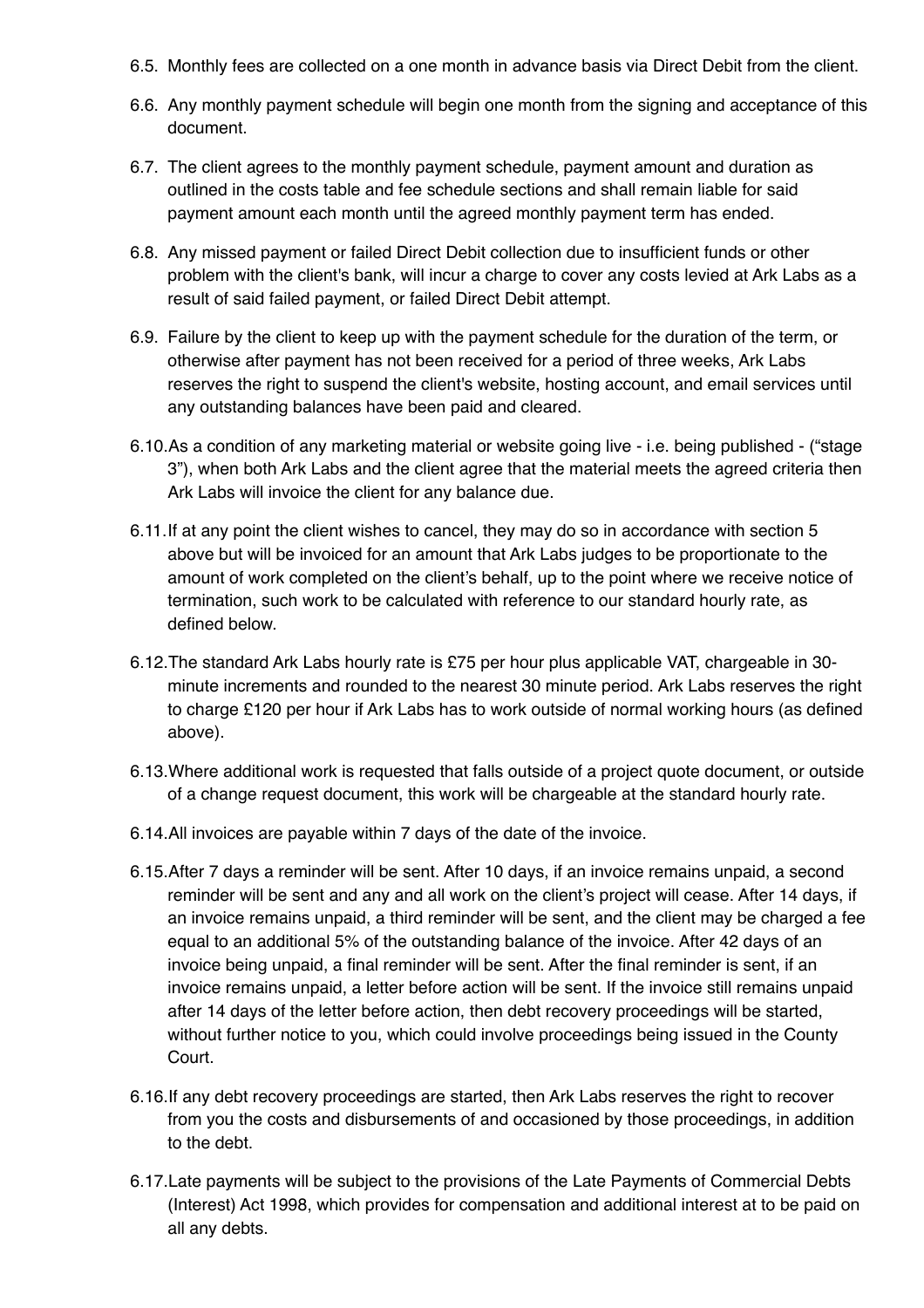- 6.18.If any payment returned by the bank which incurs an administration charge, the administration charge will be invoiced to you and if applicable, will be added to the total of any outstanding debt(s) owed by you.
- 6.19.We accept payment by bank transfer or online payment gateway, such as Stripe or GoCardless.
- 6.20.We do not accept payments by cheque or cash.
- 6.21.It is the responsibility for customers outside the UK to transfer funds internationally to our account and pay any fees relating to same.
- 6.22.Ark Labs reserves the right to alter prices at any time without notice. If a client has commissioned any services from Ark Labs prior to a change in prices, that commission will not be subject to any increase, but any subsequent commission may be subject to an increase.
- 6.23.No partial refunds will be given for services/products cancelled during the current agreement's time period, unless Ark Labs agrees to such a refund, which will be entirely at the company's discretion

## **7. Communications, Approvals, and Client Service Level Agreement**

- 7.1. Email will be the main, preferred method of contact with regard to communication.
- 7.2. Although we can be contacted by telephone, we will use email as our preferred method of communication and therefore it is the client's responsibility to inform us of any change in address to ensure we maintain accurate contact details. We cannot be held liable in any way relating to communication issues if we are not supplied a valid address. We will aim to acknowledge all emails within two working days.
- 7.3. It is important for the client to keep in contact with us throughout the entire project. If a client does not respond to a communication from us, we will make up to three attempts to contact the client. If we do not receive a response to these attempts, the project will be placed on hold, at our discretion, for a maximum of 3 months, after which time, we shall assume we are no longer instructed and submit our final invoice to you.
- 7.4. Once contact has been re-established, the continuation of the project may also be subject to altered time schedules and costs based on other existing project work.
- 7.5. The client will supply Ark Labs with background materials to help aid in content creation. Background material examples; brochures, market research studies, testimonials, competitor analysis, etc.
- 7.6. The client will be available to Ark Labs for in-depth interviews, as required, to help develop content and/or buyer personas
- 7.7. The client will review & approve content created by Ark Labs. Ark Labs will send content to the client one week in advance of publication, including information about the cutoff date & time for incorporating client feedback. If the client does not feedback to Ark Labs on revision to the content, Ark Labs will publish the content as scheduled.
- 7.8. Inbound marketing project fees includes one major revision and two minor revisions per piece of content/concept. If additional revisions are needed for either content or concepts, additional fees may apply.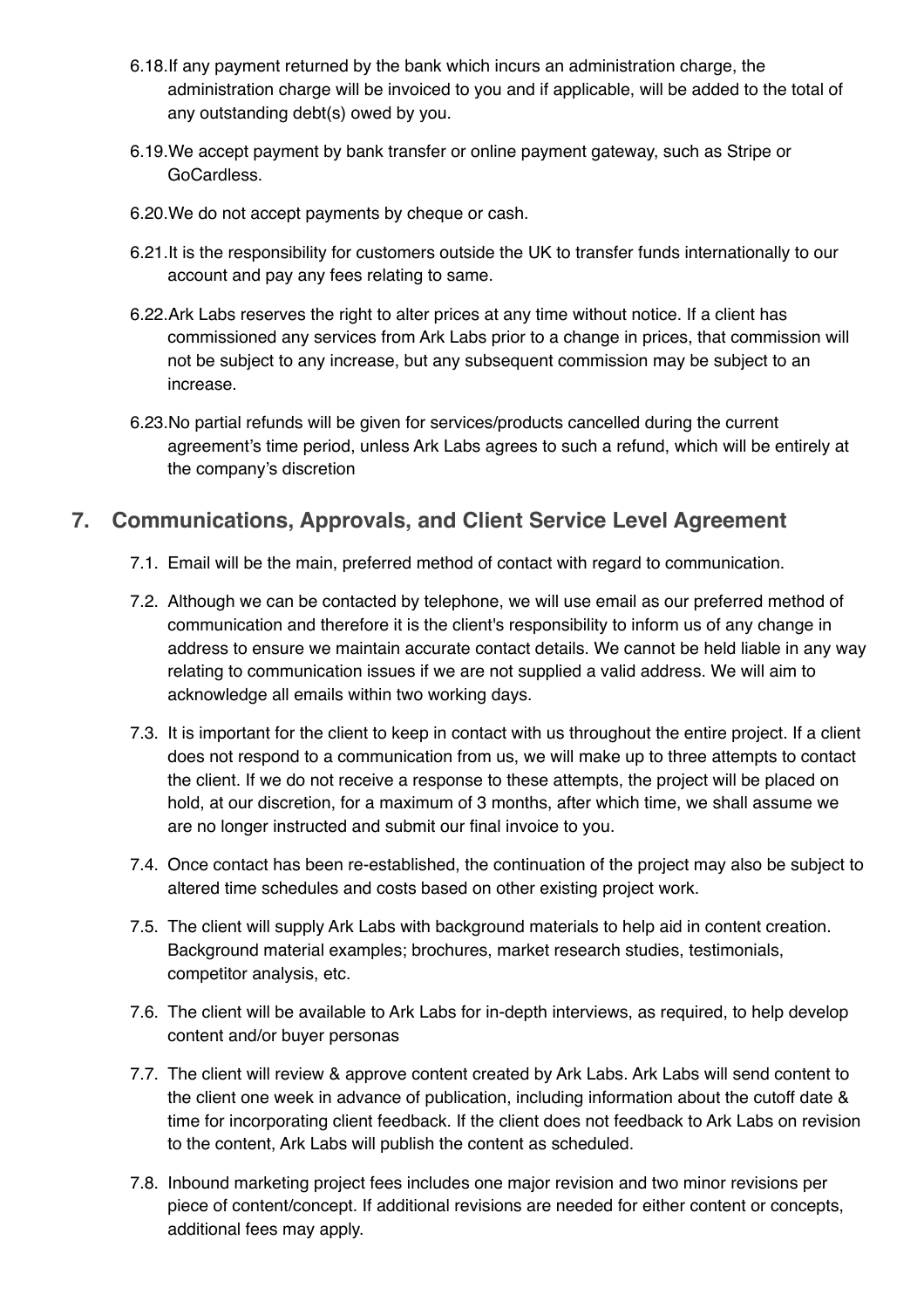7.8.1.Turnaround time for minor revisions is 2-3 working days

7.8.2.Turnaround time for major revisions is 5-7 working days

- 7.9. The client will commit to monthly telephone review meetings & quarterly in-person review meetings (where applicable).
	- 7.9.1.Monthly meetings to be held with Ark Labs's primary POC in the client. In these meetings the agenda will cover monthly wins & updates, an update on Ark Labs work, an update on progress towards the client's goals, an update from the client on anything that has changed for them/anything the Ark Labs should be aware of.
	- 7.9.2.Quarterly meetings to be held with Ark Labs's primary POC in the client plus the budget holding decision-maker, if different to the primary POC. In these meetings the agenda will cover quarterly wins & strategy for next quarter.
- 7.10.The client will provide for right of entry and access to all relevant sites, websites, equipment and other information in its control or possession as is necessary for Ark Labs to timely and fully complete the work. Ark Labs is not responsible for the quality or accuracy of data or information, nor for the methods from which the data was developed, where such information or data is provided by or through the client or others that are not agents or Ark Labs, and Ark Labs has no obligation to investigate facts or conditions not disclosed to it by the client.
- 7.11.If, during the project, the client does not supply the content required in order to complete the project within a reasonable period of time, or otherwise fails to cooperate, then the project will be put on hold for a maximum of 3 months, at Ark Labs's discretion. Ark Labs will on the expiry of that 3 months, or shorter period, as appropriate, consider that the client wishes to cancel and the client will be invoiced for any work done up to that point, in accordance with these terms and conditions.

#### **8. Third Parties**

- 8.1. Any third-party licensing fees or associated costs will be charged to the client.
- 8.2. We cannot accept responsibility for any issues arising through the use of third-party software.
- 8.3. We are not liable for loss, damage or corruption to files or information stored on third party servers or individual PCs relating to a client's website. The client is solely responsible for any information or files relating to its website and marketing materials.

#### **9. Hosting and Domains**

- 9.1. If the client requires hosting, we can set up a hosting package on their behalf and the client will be invoiced for any hosting package separately, the costs and details of which to be outlined in the project proposal document. Hosting charges are annual and must be paid up front, for the year, unless otherwise agreed.
- 9.2. In respect of point 9.1, we will endeavour to provide a reliable and professional service to the client at all times but do not guarantee that the hosting provided will be available at all times, especially in the event of a technical failure as the hosting service is provided by a third party and is as such beyond our control.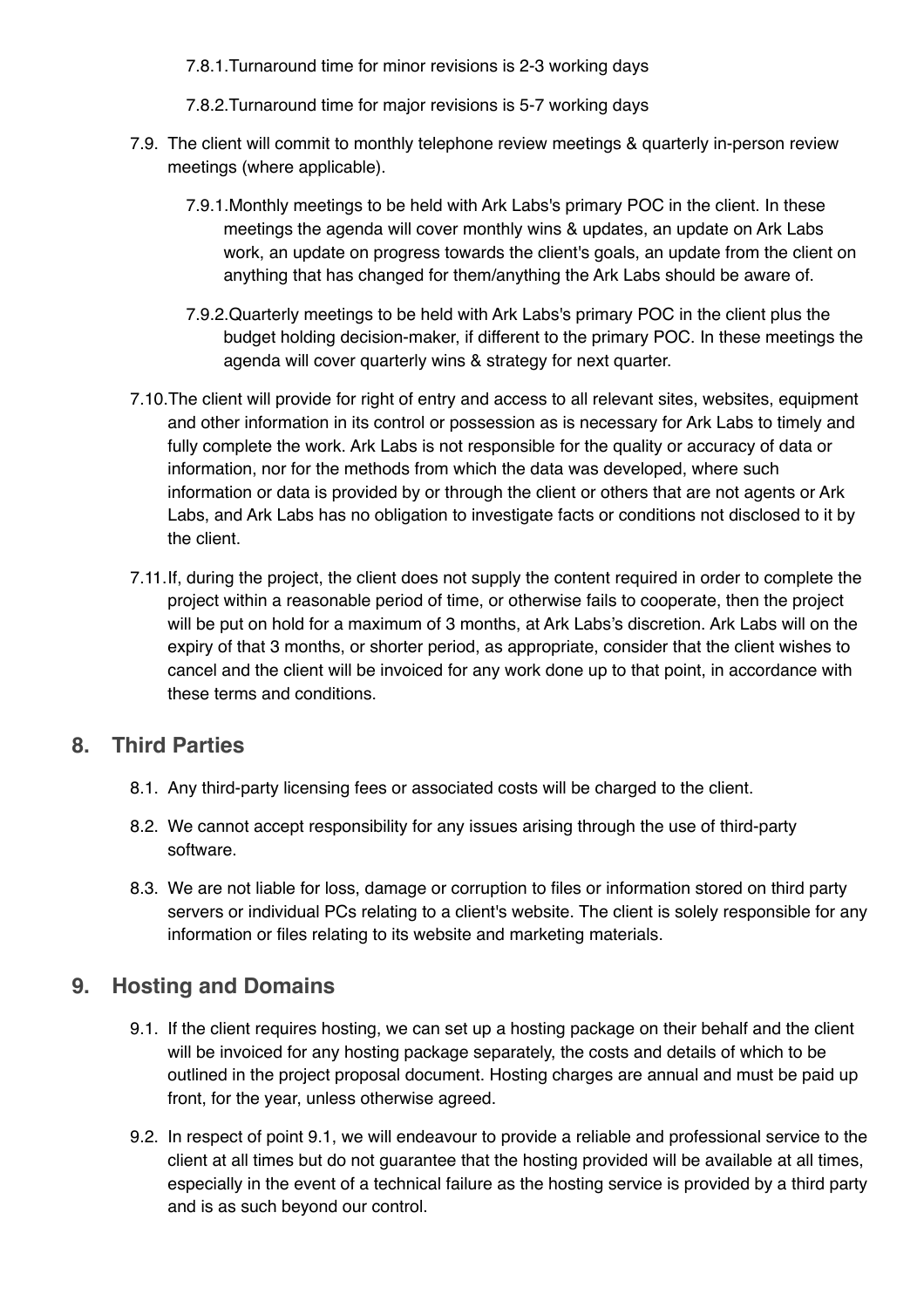- 9.3. Domain names can be registered by us on behalf of the client.
- 9.4. Although we may register the domain name for a client, it will be assumed that the client is the legal owner of the domain and owns any relevant trademark or copyright, and in the event that that is not the case, then the client agrees to indemnify Ark Labs, as may be appropriate in the circumstances.
- 9.5. Subject to clause 9.4, Ark Labs is, however, able to change or alter the details of the domain name or have the domain transferred elsewhere at the client's request. If so requested, Ark Labs will endeavour to do this within a reasonable time frame and there will be an additional charge for this.
- 9.6. It is the responsibility of the client to renew their domain names when due, at the client's own cost.
- 9.7. If a domain name expires, we cannot be held liable for this. However, we will endeavour to contact the client regarding domain renewal.
- 9.8. If the Client does not renew the hosting, their domain name could be made available to the public for purchase and we cannot be held liable for this.

#### **10. Support**

- 10.1.Support can be provided on a contractual basis, or on an ad hoc basis charged by the hour. Either option is chargeable at our standard hourly rate.
- 10.2.For website design and development services, basic support and maintenance is included with the client's ongoing hosting provision.
- 10.3. Upon contacting us at our main support email address ([rob@ark-labs.co.uk](mailto:rob@ark-labs.co.uk)) with a request for support, we endeavour to respond to a client's request within 24 hours. We cannot, however, guarantee a resolution time until we have investigated the issue, but we will aim to get any issue resolved as soon as possible.
- 10.4.Unless included in a prior agreement, support work will be chargeable at the standard hourly rate if it is deemed above and beyond standard maintenance or if it is found to be the result of the client's actions (e.g. the client has installed a third-party plugin on their website).

## **11. Copyright and Ownership of Code**

- 11.1.Beyond the client's existing copyright of their own intellectual properties, which will be upheld and reserved, all project design work and code produced will remain the property of Ark Labs. However, upon completed payment for the project/services by the client, and as a condition of the marketing material being published, Ark Labs shall grant the client a nonexclusive license of such copyright and intellectual property rights for the purposes of the client's continued marketing activities.
- 11.2.We reserve the right to use examples of a client's project in future Ark Labs marketing campaigns and in our portfolio and the right to include a link to our website on your website or digital marketing materials, for the purposes of advertising our services.
- 11.3.We are not liable for misuse of any images by the client or any other person's copying, altering or distributing the images to individuals or other organisations.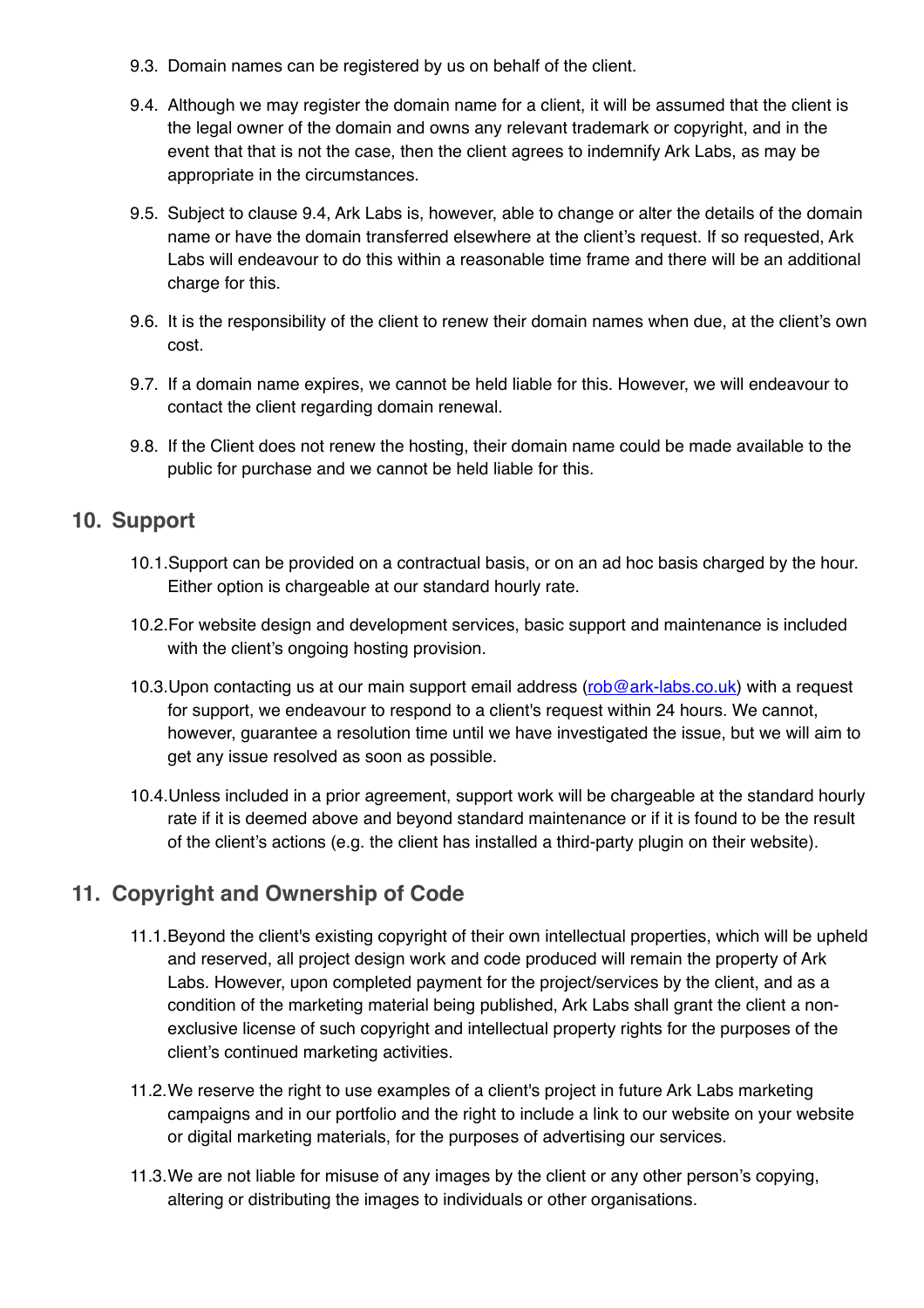11.4.All images displayed on the client's website are the sole responsibility of the client regarding usage and copyright. Should any legal issues or claims arise from the content or copyright of any images supplied by the client or us, they will be the sole responsibility of the client and Ark Labs accepts no liability for loss or otherwise.

#### **12. Content**

- 12.1.Ark Labs assumes that the following points are true in respect of the client's content that it supplies to Ark Labs for use in the agreed marketing services:
	- 12.1.1.the client has permission from the rightful owner to use any code, scripts, data, and reports provided by the client for inclusion in its materials, and will hold harmless, protect, and defend Ark Labs from any claim or suit arising from the use of such content.
	- 12.1.2.Supplied content does not contain any obscene, threatening, harassing, vulgar, defamatory, libellous, infringing or unlawful content.
	- 12.1.3.Supplied content does not infringe upon or violate the rights of any third party, including copyrights and trademarks.
	- 12.1.4.There are no claims against the client regarding content. the client will at all times ensure that it is in compliance with the terms and conditions of any licensing contracts between the client and a third party.

#### **13. Disclaimers and Liabilities**

- 13.1.We cannot be held responsible for anything adversely affecting the client's business operation, sales, or profitability that might be claimed is a result of a service offered by us.
- 13.2.We have no responsibility for the content of clients' websites and digital marketing materials. In no way does the textual or image-based content of our clients' websites and marketing materials constitute our endorsement, or approval of the material contained within them.
- 13.3.We will not verify any of the materials, images or information contained within our clients' websites and marketing materials and are not responsible for the content or performance of any websites or for the clients' transactions with them.
- 13.4.We provide links or references to our clients' websites solely for the convenience of prospective customers and intend that the links they provide be current and accurate. We do not guarantee or warrant that such links will point to the intended client site at all times.
- 13.5.We are not liable for any damage or loss flowing from user-editable content.
- 13.6.We cannot guarantee the effectiveness of any marketing campaign.
- 13.7.We cannot guarantee any specific placement or high ranking on search engine results pages.
- 13.8.We can make submissions to various search engines and open directories on behalf of the client, but the client will have ultimate and final responsibility to ensure their content is kept relevant and up to date once the website has been made live. The client must also ensure that any future submissions to said search engines are managed effectively, unless the client is paying us for a separate, specific SEO service.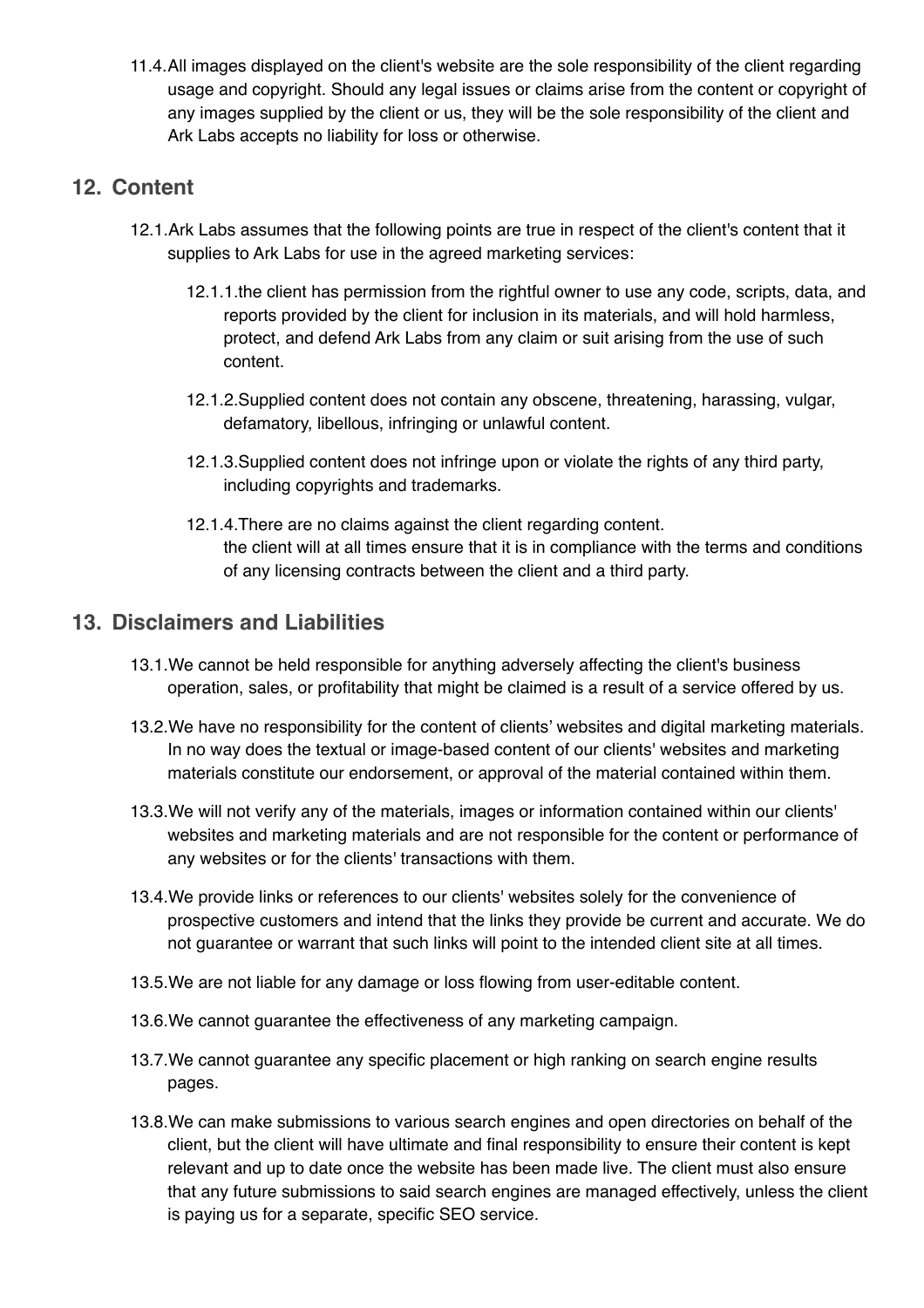- 13.9.The client is solely responsible for backing up any of their data or files.
- 13.10.Ark Labs makes no claims that the contents of any website or marketing materials produced by Ark Labs may be lawfully viewed outside England and Wales. Access to any website may not be legal by certain persons or in certain countries. If any such website is accessed from outside of the United Kingdom, it is done at own risk and the visitor is responsible for compliance with the relevant laws of the visitor's jurisdiction.
- 13.11.The terms and conditions of the company are governed by the laws of England and Wales. Jurisdiction for any claims arising in respect of the company's actions shall lie exclusively with the courts of England and Wales.
- 13.12.If any provision of these terms and conditions is found to be invalid by any court having competent jurisdiction, the invalidity of such provision shall not affect the validity of the remaining provisions of these terms and conditions, which shall remain in full force and effect.
- 13.13.Nothing in these terms and conditions will:
	- 13.13.1.(a) limit any of our or your liabilities in any way that is not permitted under applicable law; or (b) exclude any of our or your liabilities that may not be excluded under applicable law.
	- 13.13.2.The limitations and exclusions of liability set out in this section and elsewhere in these terms and conditions are (a) subject to the preceding paragraph and (b) govern all liabilities arising under the terms and conditions and or in relation to the subject matter of the terms and conditions, including liabilities arising in contract, in tort (including negligence) and for breach of statutory duty.
- 13.14.Nothing in this agreement shall operate to exclude or limit Ark Labs's liability for (a) death or personal injury caused by Ark Labs's negligence or (b) any breach of the terms implied by section 12 of the Sale of Goods Act 1979 or section 2 of the Supply of Goods and Services Act 1982, (c) fraud or (d) any other liability which cannot be excluded or limited under applicable law.
- 13.15.We will not be liable to you in respect of any losses arising out of any event or events beyond our reasonable control.
- 13.16.We will not be liable to you in respect of any business losses, including (without limitation) loss of damage or damage to profits, income, revenue, use, production, anticipated savings, business, contracts, commercial opportunities or goodwill.
- 13.17.We will not be liable to you in respect of any loss or corruption of date, database or software.
- 13.18.We will not be liable to you in respect of any special, indirect or consequential loss or damage.
- 13.19.Save as set out in this clause, neither party shall have any remedy in respect of any untrue statement (whether written or oral) made to it upon which it relied in entering this agreement, and neither party shall have any liability other than pursuant to the express terms of this agreement. Nothing in this agreement shall exclude or limit either party's liability for misrepresentation made knowing that it was untrue.